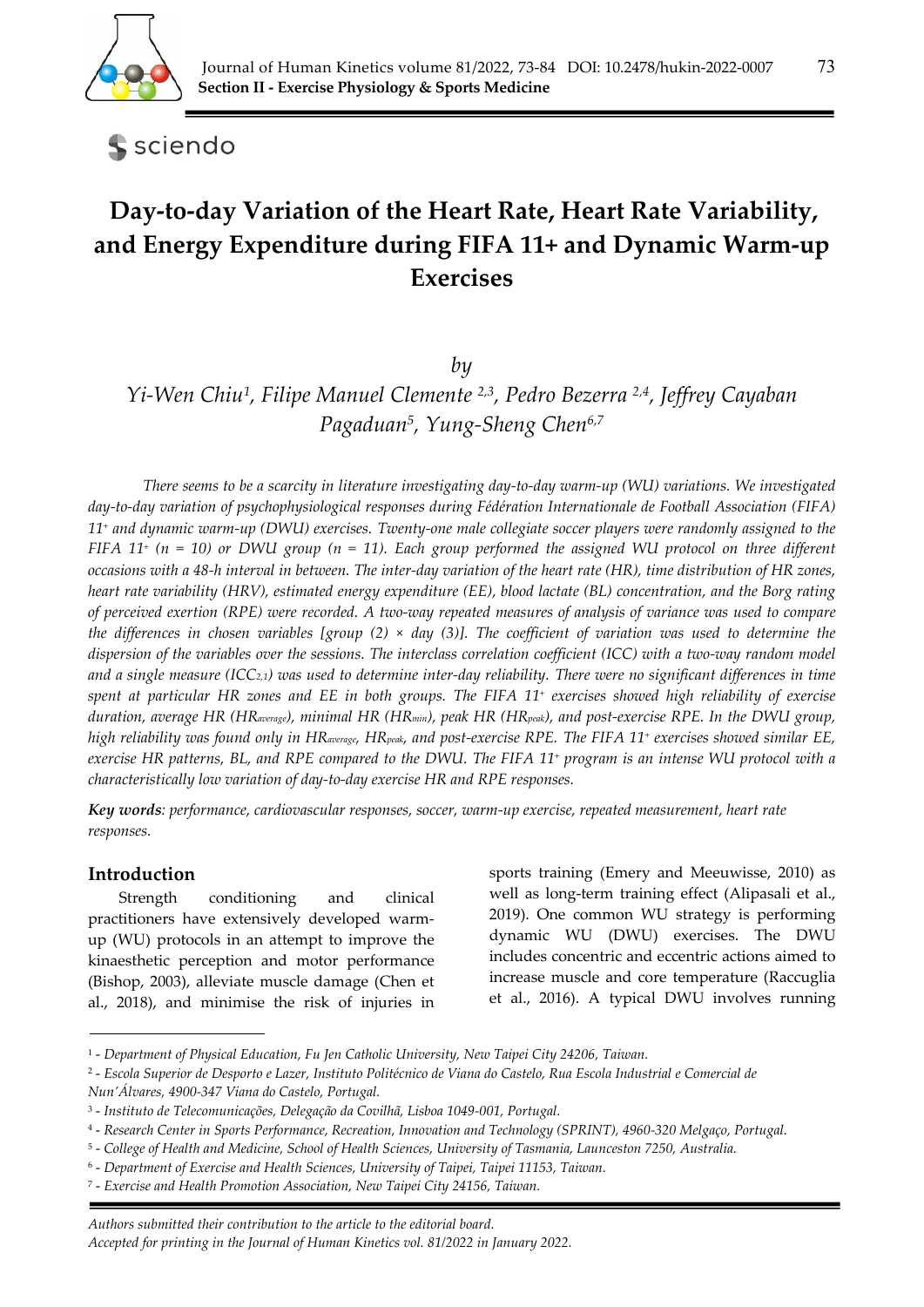with various tempos and dynamic stretching. The DWU is believed to facilitate physiological preparedness for training and competition (Andrade et al., 2015; Chatzopoulos et al., 2014; Chen et al., 2018).

In soccer, the *Fédération Internationale de Football Association* (FIFA) developed the FIFA 11+ protocol (FIFA 11+), which is widely used in youth (Soligard et al., 2010), collegiate (Chen et al., 2019), amateur (Nouni-Garcia et al., 2019), and professional (Daneshjoo et al., 2013) soccer players. The FIFA 11+ includes 1) running exercises with dynamic stretching; 2) strength, plyometrics, and balance exercises; and 3) running exercises at high intensity. Its structure is designed with a gradual development of exercise intensity in running, agility, jumping, postural control, and core muscle strength. A single session of FIFA 11+ has been found to improve vertical jump, agility, and speed (Bizzini et al., 2013; Impellizzeri et al., 2013). Furthermore, long-term implementation of FIFA 11<sup>+</sup> optimised athletic performance (Reis et al., 2013) and reduced incidence of injuries (Soligard et al., 2010; Steffen et al., 2013). Given these benefits, the persistence of physiological responses during repeated performance of the FIFA 11<sup>+</sup> remains unclear in the literature.

Given the propensity of the WU for performance enhancement, understanding day-today WU variations may provide crucial information on how daily changes in the WU affect physiological adaptation. This information is essential because players frequently engage in a standard WU protocol in daily training sessions. However, there seems to be a scarcity in literature investigating day-to-day WU variations. Thus, this study aimed to compare the heart rate (HR), HR variability (HRV), energy expenditure (EE), blood lactate (BL) concentration, and the rating of perceived exertion (RPE) between the FIFA 11+ and DWU. It was hypothesised that the FIFA 11+ would show large day-to-day variations of exercise HR, HRV, EE, BL, and RPE compared to the DWU exercises due to WU intensity.

# **Methods**

# *Participants*

Twenty-one male collegiate soccer players who met the inclusion criteria were recruited to participate*.* Participants had no experience in the FIFA 11+ prior to the research. The inclusion criteria were male collegiate soccer players with a training frequency of 3–5 times a week (weekly training duration of 6–9 h), no injuries reported in the last month, and participation in all data collection sessions. The exclusion criteria were 1) a history of severe neuromuscular injury; 2) current lower extremity injury; 3) cardiovascular disorder. Participants were randomly assigned to the *FIFA*   $11^{+}$  (n = 10) or the DWU group (n = 11) using a random number programme (https://www.randomizer.org) after confirmation that there were no differences in physical characteristics between the groups (Table 1). They completed an informed consent form and undertook a familiarisation session before the experiment. The experiment was conducted during the pre-competitive period, and all measurements were completed during the nontraining day. This study was approved by the local institutional ethics committee of the University of Taipei and conducted in accordance with the Declaration of Helsinki and its later amendments.

# *Measures*

#### *Heart rate*

The minimal HR (HR<sub>min</sub>), peak HR (HR<sub>peak</sub>), and average HR (HRaverage) were recorded each day of the WU exercises. Time spent in particular HR zones during the WU activities was also evaluated using commercial software (Premium version 3.2, Kubios, Kuopio, Finland). HR zones were divided as follows: inactive: *<*50% of the maximal HR (HRmax); very light: 50–60% of the HRmax; light: 60–70% of the HRmax; moderate: 70– 80% of the HRmax; hard: 80–90% of the HRmax; and maximum: 90–100% of the HRmax. The agepredicted HR proposed by Fox and Haskell (1970) was used ( $HR_{max} = 220 - age$ ).

# *Heart rate variability*

HRV was recorded during the FIFA 11+ and DWU exercises using the portable Polar HR monitor (Polar RS800CX, Polar Electro, Kemple, Finland). The raw data of the R-R interval during the entire WU was used to derive the parasympathetic nervous system index (PNS), sympathetic nervous system index (SNS), stress index, mean R-R intervals (meanRR), standard deviation of the R-R interval (SDNN), and root mean square differences of successive R-R intervals (RMSSD). Medium artefact correction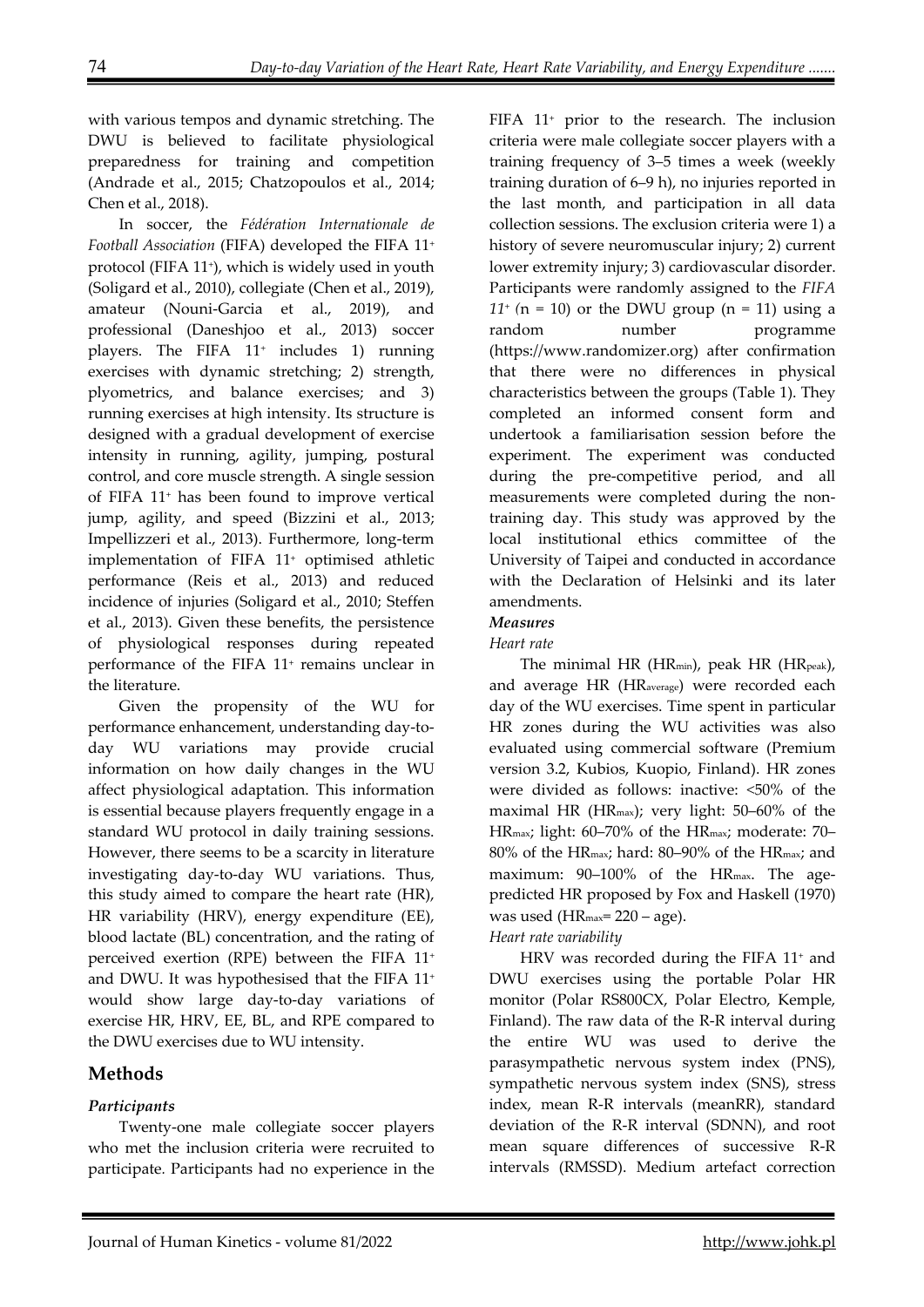and smoothing set at 500 Lambda were used for HRV analysis (Tarvainen et al., 2014). The PNS was calculated based on the meanRR, RMSSD, and SD 1. The SNS was calculated based on the mean HR, Baevsky's stress index, and SD 2 (Kubios, 2021). The stress index was the result of the square root of Baevsky's stress index (Kubios, 2021).

# *Blood lactate*

BL concentration was evaluated from the middle fingertip of blood samples taken immediately after completing the WU protocols. A blood sample was drawn into a test strip, and a lactate test analyser was used to measure BL concentration (h/p/Cosmos Sirius, Leipzig, Germany). BL data were recorded immediately after the end of the WU exercises.

# *Rating of perceived exertion*

A conventional 15-point Borg scale (6 = no exertion; 20 = maximal exertion) was used to evaluate the RPE immediately after completing the WU exercises (Borg, 1982).

# *Energy expenditure*

The EE was calculated using the Kubios Premium version 3.2 software (Kubios, Kuopio, Finland). Variables considered included the basal metabolic rate (BMR), diet induced thermogenesis (DIT), activity-related EE (AEE), and total EE (TEE). The BMR was calculated using the Mifflin St. Jeor equation:  $9.99 \times$  weight (kg) + 6.25  $\times$  height  $(cm) - 4.92 \times age + 5$  (Mifflin et al., 1990). The AEE was estimated using Keytel et al.'s (2005) model: AEE = sex  $(-55.0969 + 0.6309 \times HR + 0.1988 \times$ weight +  $0.2017 \times age$ ) +  $(1–sex) \times (-20.4022 +$  $0.4472 \times \text{HR} - 0.1263 \times \text{weight} + 0.074 \times \text{age}$ where male sex was 1 and female sex was 0. *Warm-up protocols* 

The FIFA 11+ WU consisted of 27 exercises targeting strength, balance, speed, and reaction time. The WU programme required a 25-m distance associated with cones, markers, and balls. Participants in the FIFA 11<sup>+</sup> group performed the level 3 protocol. The duration and repetitions of each exercise in the FIFA 11+ were described recently (Chen et al., 2019).

The DWU consisted of 3 min of jogging at a self-controlled pace and three sets of lower extremity exercises: 1) hop in and hop out; 2) toe walk; 3) heel walk; 4) lunge walk; 5) knee to chest; 6) heel to butt; and 7) leg swings.

#### *Design and Procedures*

The experiment included four sessions. Physical characteristics of participants (body height, body weight, and body composition) were measured during the first session. A bioelectric body composition analyser (Inbody 230, Biospace Inc., Tokyo, Japan) was used to evaluate body composition, while an electrical stadiometer (DS-103, Jenix, Seoul, Korea) was used to measure body weight and height. This was followed by familiarisation with the FIFA 11+ WU or DWU. Participants in the FIFA 11+ group practiced using a video clip of the FIFA 11+ WU exercises. During sessions two to four, participants performed the FIFA 11+ WU or DWU indoors at the University of Taipei between 08:00 am and 12:00 pm. The interval between the sessions was 48 h. The ambient temperature and relative humidity ranged from 20 to  $25^{\circ}$ C and from 70 to 80%, respectively. To avoid the effect of circadian rhythms, participants performed the WU protocols at similar time of the day. A commercial HR monitor (Polar RS800CX, Polar Electro, Kemple, Finland) was attached to the participants' chest prior to the WU.

# *Statistical Analyses*

 Descriptive data of measured variables are presented as mean and standard error of the measurement. Statistical analyses were conducted after examining the normal distribution of each variable with the Kolmogorov-Smirnov test (*p* > 0.05) and the homogeneity with the Levene's test  $(p > 0.05)$ . The independent sample t test was used to compare physical characteristics between the groups. A two-way repeated measure analysis of variance was used to compare the differences of values [group  $(2) \times day (3)$ ]. When a significant interaction or main effect was identified, a posthoc analysis with Bonferroni contrast was used to identify the difference between the mean values. The effect size (ES) in pairwise comparisons was tested using the Cohen *d*, which was interpreted as trivial (0.0–0.2), small (0.2–0.6), moderate (0.6– 1.2), large (1.2–2.0), or very large (>2.0) (Hopkins et al., 2009). The coefficient of variation (CV) was used to determine variations of the variables over the three sessions. Interclass correlation coefficients (ICCs) with a two-way random model and single measure  $(ICC_{2,1})$  were used to determine relative values of reliability on days 1, 2, and 3. The level of ICC values was expressed as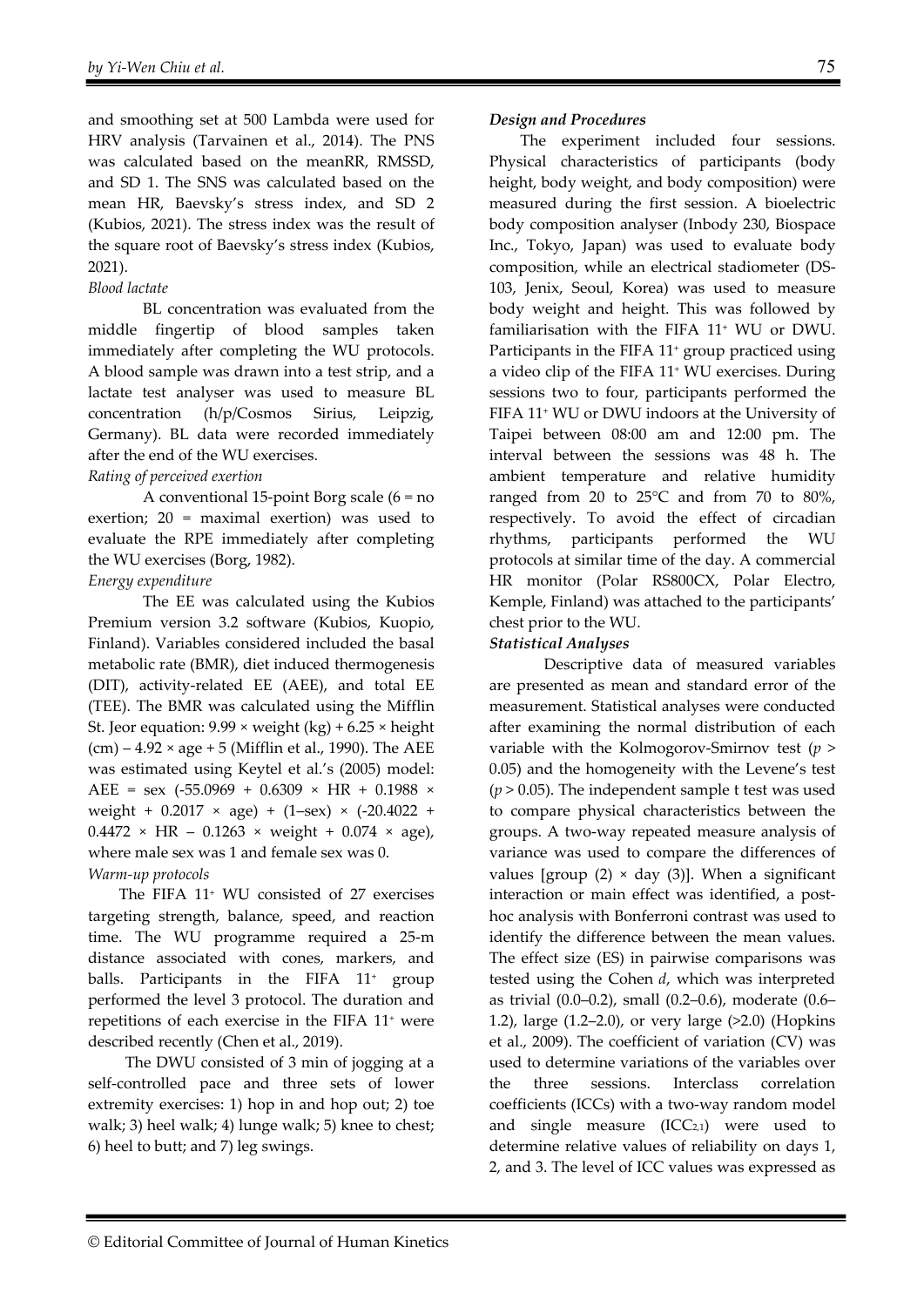small (0–0.30), moderate (0.31–0.49), large (0.50– 0.69), very large (0.70–0.89), or nearly perfect (0.90–1) (Hopkins et al., 2009). An alpha value of *p*  < 0.05 was set for significant differences between the means (SPSS version 16.0, IBM Corp., Armonk, NY, USA).

# **Results**

#### *Physical Characteristics*

Participants' age, body height, body weight, body mass index, body fat content, and training experience were not significantly different between the groups ( $p > 0.05$ ; Table 1).

#### *Heart Rate Variability*

The results revealed day and group interaction in the stress index  $[F_2$ ,  $38 = 3.509$ ,  $\eta^2 =$ 0.156,  $p = 0.04$ ] and RMSSD [ $F_2$ ,  $38 = 3.663$ ,  $\eta^2 =$ 0.162,  $p = 0.035$ ]. There were no significant differences of day and group interaction and day main effect in the other comparisons ( $p > 0.05$ ). The post-hoc analysis revealed no significant difference of the RMSSD and stress index over the three days in both groups  $(p > 0.05)$  (Table 2). The day 1 and day 3 pairwise comparison showed a moderate ES of the stress index in the FIFA 11+ (ES = -0.69, *p* = 0.07) and DWU groups (ES = 0.83, *p*  = 0.02). Trivial and small ESs [-0.05 (*p* = 0.87) to - 0.60  $(p = 0.06)$ ] were found in other pairwise comparisons.

# *Heart Rate Zones*

There were no significant differences of day and group interaction and day main effect in each HR zone over the three days in both groups (*p* > 0.05). The CVs of HR zones ranged from 2.89 to

42.02% in the FIFA 11+ group and 11.58 to 100% in the DWU group (Table 3). The CV of time spent on HRmax was relatively high in the FIFA 11+ and DWU groups (42.02% and 100%, respectively). Pairwise comparisons showed trivial [ES = 0.01 (*p*  = 0.96) to 0.18 (*p* = 0.73)] and small [ES = 0.23 (*p* = 0.64) to -0.52 (*p* = 0.20)] ESs in all HR zone variables.

# *Energy Expenditure*

There were no significant differences of day and group interaction and day main effect in the BMR, DIT, AEE, TEE over the three days in both groups ( $p > 0.05$ ). The CV of EE was relatively low in the BMR, DIT, AEE, and TEE (from 0.21 to 4.26%) (Table 4). Pairwise comparisons showed trivial [ES =  $0.02$  ( $p = 0.58$ ) to 0.17 ( $p = 0.39$ )] and small [ES = -0.34 (*p* = 0.25) to 0.51 (*p* = 0.27)] ES, with an expected moderate ES found on the day 2 vs. day 3 comparison of the BMR in the DWU group (ES =  $-0.81; p = 0.27$ ).

#### *Inter-day Reliability of the Heart Rate, Blood Lactate, and Rating of Perceived Exertion*

All variables showed a relatively low CV in both groups (Table 5). The results of the FIFA 11+ group showed high reliability of exercise duration  $(ICC = 0.92, nearly perfect)$ , HRaverage  $(ICC = 0.92,$ nearly perfect), HR<sub>min</sub> (ICC = 0.91, nearly perfect),  $HR_{peak}$  (ICC = 0.80, very large), and post-exercise RPE (ICC =  $0.84$ , very large). A large ICC value (0.58, large) was found in post-exercise BL concentration. High reliability was found only in the HR<sub>average</sub> (ICC = 0.91, nearly perfect), HR<sub>peak</sub> (ICC = 0.92, nearly perfect), and post-exercise RPE  $(ICC = 0.91, nearly perfect)$  in the DWU group.

|                           | Table 1                                   |               |         |  |  |  |  |
|---------------------------|-------------------------------------------|---------------|---------|--|--|--|--|
|                           | Physical characteristics of participants. |               |         |  |  |  |  |
|                           | FIFA $11+$ group (n = 10)                 | $DWU(n=11)$   | P-value |  |  |  |  |
| Age (yrs)                 | 20.10(0.53)                               | 18.91(0.10)   | 0.05    |  |  |  |  |
| Body height (cm)          | 171.30 (1.16)                             | 171.79 (1.51) | 0.80    |  |  |  |  |
| Weight (kg)               | 67.32(2.02)                               | 64.27 (1.99)  | 0.30    |  |  |  |  |
| BMI                       | 22.95(0.69)                               | 21.81 (0.73)  | 0.28    |  |  |  |  |
| Body fat content (%)      | 10.90(0.85)                               | 9.55(0.86)    | 0.28    |  |  |  |  |
| Training experience (yrs) | 9.90(0.41)                                | 8.73 (0.38)   | 0.05    |  |  |  |  |

*Note: Data are presented as mean and standard error of measurement. BMI: body mass index.*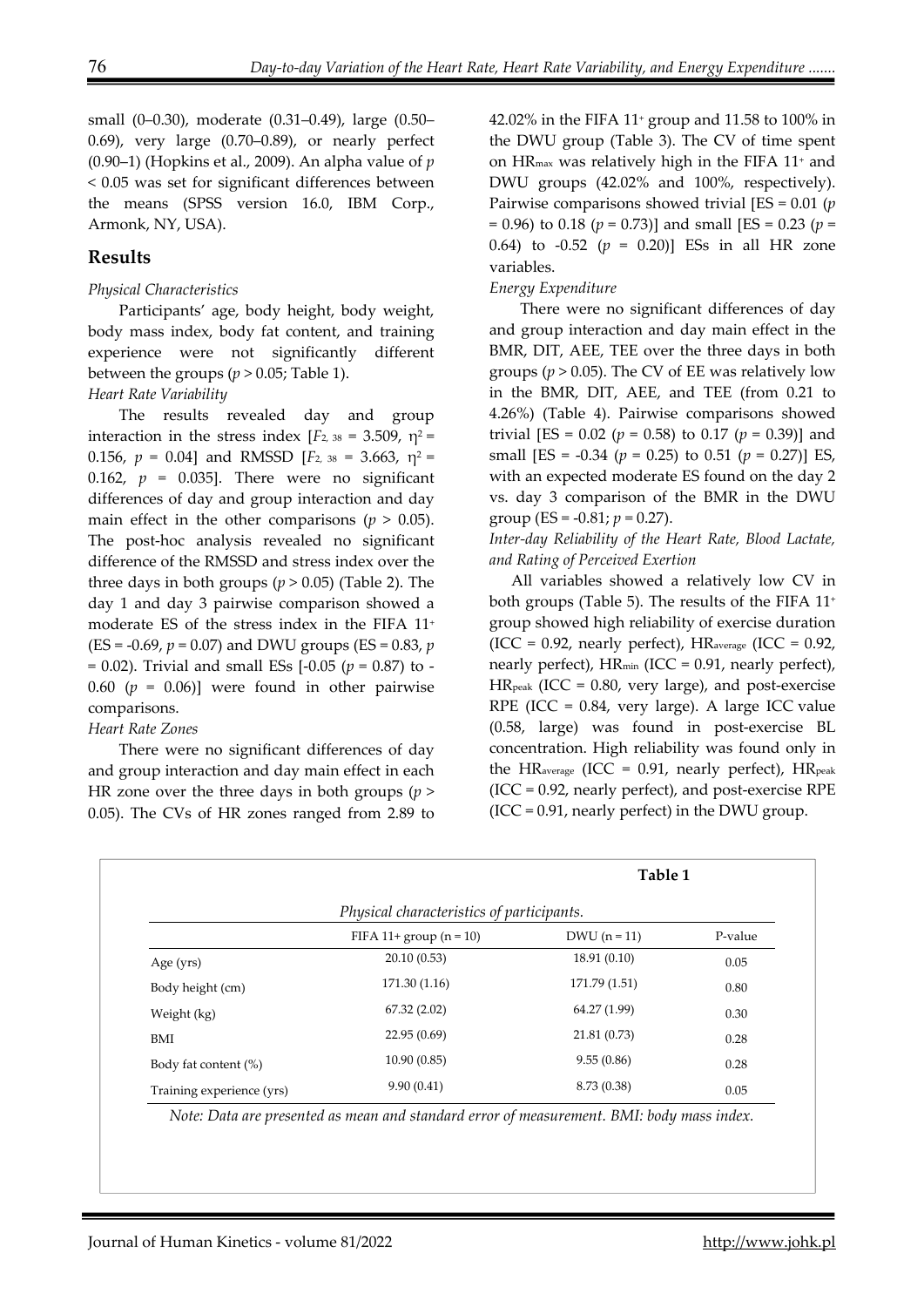|                            |               |                                              |                               |       |                  | Table 2<br>Comparisons of heart rate varaibiltiy of FIFA 11 <sup>+</sup> and dynamic warm up groups at three measurement points. |                          |                           |  |
|----------------------------|---------------|----------------------------------------------|-------------------------------|-------|------------------|----------------------------------------------------------------------------------------------------------------------------------|--------------------------|---------------------------|--|
|                            | Day 1         | Day 2                                        | Day 3                         |       | $CV$ (%) P-value | <b>ES1 vs2</b><br>$(p$ -value)                                                                                                   | ES1 vs3<br>$(p$ -value)  | ES 2 vs 3<br>$(p$ -value) |  |
| <b>PNS</b>                 |               |                                              |                               |       |                  |                                                                                                                                  |                          |                           |  |
| <b>FIFA 11<sup>+</sup></b> | $-3.17(0.19)$ | $-3.26(0.17)$                                | $-3.32(0.18)$                 | 2.41  | 0.39             | 0.16 trivial (.52)                                                                                                               | $0.27$ small $(.08)$     | 0.12 trivial (.58)        |  |
| <b>DWU</b>                 | $-3.62(0.16)$ | $-3.54(0.15)$                                | $-3.49(0.15)$                 | 1.79  | $0.58\,$         | $-0.15$ trivial $(.55)$                                                                                                          | $-0.25$ small $(.34)$    | $-0.11$ trivial $(.64)$   |  |
| SNS                        |               |                                              |                               |       |                  |                                                                                                                                  |                          |                           |  |
| <b>FIFA 11<sup>+</sup></b> | 6.37(0.59)    | 7.05(0.94)                                   | 7.22(0.69)                    | 6.54  | $0.29\,$         | $-0.27$ small $(.29)$                                                                                                            | $-0.42$ small $(.07)$    | $-0.07$ trivial $(.79)$   |  |
| <b>DWU</b>                 | 9.64(0.69)    | 9.19(1.09)                                   | 8.19(0.95)                    | 8.21  | 0.16             | $-0.15$ trivial $(.62)$                                                                                                          | $-0.53$ small $(.05)$    | $0.29$ small $(.21)$      |  |
| Stress index               |               |                                              |                               |       |                  |                                                                                                                                  |                          |                           |  |
| <b>FIFA 11<sup>+</sup></b> | 19.29 (2.30)  | 23.65(3.19)                                  | 24.08 (2.10)                  | 11.86 | 0.15             | $-0.50$ small $(.16)$                                                                                                            | $-0.69$ moderate $(.07)$ | $-0.05$ small $(.87)$     |  |
| <b>DWU</b>                 | 34.09 (1.59)  | 32.09 (3.88)                                 | 27.80 (2.81)                  | 10.26 | $0.17\,$         | $0.20$ small $(.60)$                                                                                                             | 0.83 moderate (.02)      | 0.38 small (.26)          |  |
| MeanRR (ms)                |               |                                              |                               |       |                  |                                                                                                                                  |                          |                           |  |
| $FIFA 11*$                 | 468.35 (9.97) |                                              | 476.60 (14.74) 472.34 (15.19) | 0.87  | 0.70             | $-0.21$ small $(.37)$                                                                                                            | $-0.10$ trivial $(.72)$  | 0.09 trivial (.67)        |  |
| <b>DWU</b>                 |               | 451.05 (16.71) 454.02 (15.77) 463.41 (17.16) |                               | 1.42  | $0.56\,$         | $-0.06$ trivial $(.81)$                                                                                                          | $-0.22$ small $(.36)$    | $-0.17$ trivial $(.42)$   |  |
| SDNN (ms)                  |               |                                              |                               |       |                  |                                                                                                                                  |                          |                           |  |
| <b>FIFA 11+</b>            | 17.16 (3.08)  | 14.82 (2.06)                                 | 14.09 (2.06)                  | 10.43 | 0.33             | $0.28$ small $(.41)$                                                                                                             | 0.37 small (.15)         | 0.11 trivial (.61)        |  |
| <b>DWU</b>                 | 6.86(0.57)    | 7.77 (0.75)                                  | 8.40 (0.94)                   | 10.34 | 0.14             | $-0.41$ small $(.27)$                                                                                                            | $-0.60$ small $(.06)$    | $-0.22$ small $(.41)$     |  |
| RMSSD (log)                |               |                                              |                               |       |                  |                                                                                                                                  |                          |                           |  |
| $FIFA 11+$                 | 1.08(0.10)    | 0.99(0.07)                                   | 0.94(0.08)                    | 6.79  | $0.17\,$         | 0.33 small (.05)                                                                                                                 | 0.48 small (.05)         | 0.18 trivial (.05)        |  |
| <b>DWU</b>                 | 0.73(0.04)    | 0.81(0.45)                                   | 0.80(0.04)                    | 5.69  | $0.19\,$         | $-0.57$ small $(.14)$                                                                                                            | $-0.53$ small $(.12)$    | 0.06 trivial (.86)        |  |

*Note: Data are presented as mean and standard error of measurement. CV = coefficient of variation; ES = effect size; DWU = dynamic warm up group; PNS = parasympathetic nervous system index; SNS = sympathetic nervous system index; MeanRR = mean R-R intervals; SDNN = standard deviation of R-R intervals; RMSSD = root mean square differences of successive R-R intervals.*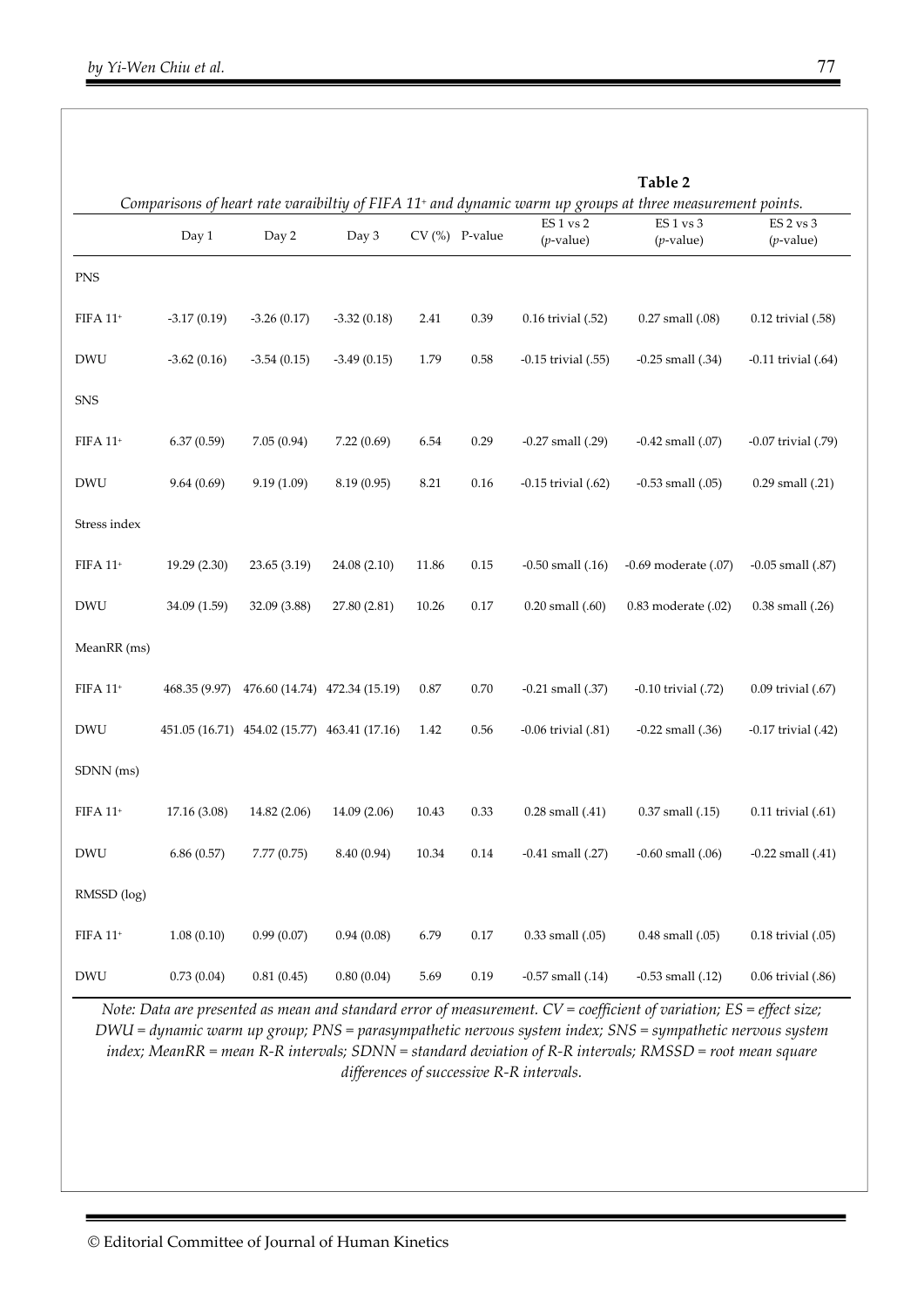|                      | Comparisons of time spent in particular heart rate zones during FIFA11 <sup>+</sup><br>and dynamic warm-up exercises at three measurement points. |                                             |            |       |                 |                                          |                                                        |                             |  |
|----------------------|---------------------------------------------------------------------------------------------------------------------------------------------------|---------------------------------------------|------------|-------|-----------------|------------------------------------------|--------------------------------------------------------|-----------------------------|--|
|                      | Day 1                                                                                                                                             | Day 2                                       | Day 3      |       | $CV(%)$ P-value | ES 1 vs 2<br>$(p-$<br>value)             | $ES1$ vs 3<br>$(p$ -value)                             | $ES$ 2 vs 3<br>$(p$ -value) |  |
| Inactive (%)         |                                                                                                                                                   |                                             |            |       |                 |                                          |                                                        |                             |  |
| <b>FIFA 11+</b>      |                                                                                                                                                   | 10.81 (3.72) 11.56 (4.31) 10.57 (4.25)      |            | 4.73  | 0.93            | -0.06 trivial<br>(.81)                   | 0.02 trivial (.91) 0.07 trivial (.74)                  |                             |  |
| <b>DWU</b>           | 4.96(2.50)                                                                                                                                        | 2.45(1.10)                                  | 4.13(2.19) | 33.13 | 0.59            |                                          | 0.42 small (.36) 0.11 trivial (.78) -0.30 small (.27)  |                             |  |
| Very light<br>(%)    |                                                                                                                                                   |                                             |            |       |                 |                                          |                                                        |                             |  |
| <b>FIFA 11+</b>      |                                                                                                                                                   | 23.78 (3.59) 25.12 (3.73) 24.86 (3.51)      |            | 2.89  | 0.88            | -0.12 trivial<br>(.61)                   | -0.01 trivial<br>(.73)                                 | 0.02 trivial (.93)          |  |
| <b>DWU</b>           |                                                                                                                                                   | 20.56 (6.88) 24.54 (7.73) 34.29 (9.38)      |            | 26.79 | 0.29            | -0.17 trivial<br>(.13)                   | -0.52 small (.20) -0.36 small (.49)                    |                             |  |
| Light $(\%)$         |                                                                                                                                                   |                                             |            |       |                 |                                          |                                                        |                             |  |
| <b>FIFA 11+</b>      |                                                                                                                                                   | 23.49 (1.82) 23.64 (2.02) 25.69 (2.43)      |            | 5.07  | 0.44            | -0.02 trivial<br>(.95)                   | $-0.32$ small $(.09)$ $-0.29$ small $(.33)$            |                             |  |
| <b>DWU</b>           |                                                                                                                                                   | 33.16 (5.98) 39.86 (8.78) 30.84 (6.73)      |            | 13.52 | 0.33            |                                          | -0.28 small (.23) 0.12 trivial (.76) 0.37 small (.24)  |                             |  |
| Moderate<br>(%)      |                                                                                                                                                   |                                             |            |       |                 |                                          |                                                        |                             |  |
| FIFA $11^+$          |                                                                                                                                                   | 22.24 (1.69) 20.77 (2.88) 20.58 (2.05)      |            | 4.27  | 0.77            |                                          | 0.20 trivial (.54) 0.28 small (.52) 0.02 trivial (.95) |                             |  |
| <b>DWU</b>           |                                                                                                                                                   | 26.93 (7.52) 21.33 (6.49) 17.84 (6.00)      |            | 20.81 | 0.36            |                                          | 0.25 small (.27) 0.43 small (.14) 0.18 trivial (.73)   |                             |  |
| Hard (%)             |                                                                                                                                                   |                                             |            |       |                 |                                          |                                                        |                             |  |
| FIFA 11 <sup>+</sup> |                                                                                                                                                   | 17.69 (2.75) 15.06 (2.12) 16.36 (3.44) 8.03 |            |       |                 | 0.72 0.34 small (.28) 0.13 trivial (.74) |                                                        | -0.14 trivial<br>(.69)      |  |
| <b>DWU</b>           |                                                                                                                                                   | 14.39 (7.85) 11.42 (7.68) 12.73 (8.34)      |            | 11.58 | 0.54            |                                          | 0.12 trivial (.30) 0.07 trivial (.56)                  | -0.05 trivial<br>(.59)      |  |
| Maximum<br>(%)       |                                                                                                                                                   |                                             |            |       |                 |                                          |                                                        |                             |  |
| <b>FIFA 11+</b>      | 1.99(0.96)                                                                                                                                        | 3.84(1.97)                                  | 1.94(1.42) | 42.02 | 0.20            |                                          | -0.37 small (.15) 0.01 trivial (.96) 0.35 small (.19)  |                             |  |
| <b>DWU</b>           | 0(0)                                                                                                                                              | 0.39(0.39)                                  | 0.17(0.17) | 100   | 0.56            |                                          | $\overline{\phantom{a}}$                               | 0.23 small (.64)            |  |

*Note: Data are presented as mean and standard error of measurement. CV = coefficient of variation; ES = effect size; DWU = dynamic warm up group; Inactive = <50% of the maximal heart rate; Very light = 50-60% of the maximal heart rate; Light = 60-70% of the maximal heart rate; Moderate = 70-80% of the maximal heart rate; Hard = 80-90% of the maximal heart rate; Maximum = 90-100% of the maximal heart rate.*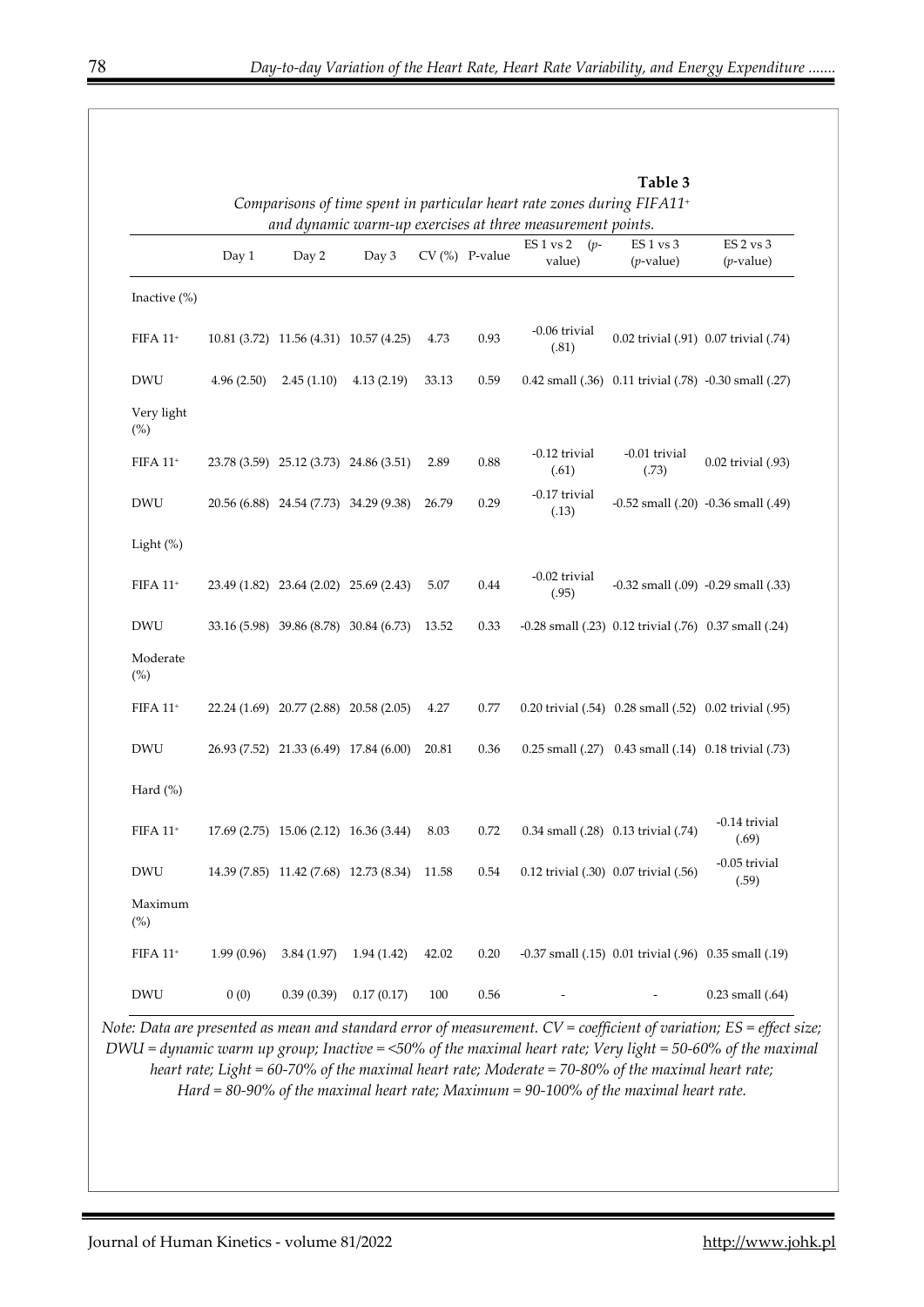|                            |                   |                   |                   |           |          |                         | Table 4                                                                                                                                   |                         |
|----------------------------|-------------------|-------------------|-------------------|-----------|----------|-------------------------|-------------------------------------------------------------------------------------------------------------------------------------------|-------------------------|
|                            |                   |                   |                   |           |          | <b>ES 1 vs 2</b>        | Comparisons of energy expenditure during FIFA11 <sup>+</sup> and dynamic warm up exercises at three measurement points.<br><b>ES1 vs3</b> | $ES$ 2 vs 3             |
|                            | Day 1             | Day 2             | Day 3             | CV<br>(%) | P-value  | $(p$ -value)            | $(p$ -value)                                                                                                                              | $(p$ -value)            |
| BMR (kcal/min)             |                   |                   |                   |           |          |                         |                                                                                                                                           |                         |
| <b>FIFA 11<sup>+</sup></b> | 23.98 (0.95)      | 24.48 (0.95)      | 24.87 (0.69)      | 1.81      | 0.38     | $-0.02$ trivial $(.44)$ | $-0.34$ small $(.25)$                                                                                                                     | $-0.15$ trivial $(.47)$ |
| <b>DWU</b>                 | 21.12 (0.34)      | 20.61(0.30)       | 21.79 (0.58)      | 2.81      | 0.27     | 0.51 small (.27)        | $-0.45$ small $(.56)$                                                                                                                     | -0.81 moderate<br>(.10) |
| DIT (kcal/min)             |                   |                   |                   |           |          |                         |                                                                                                                                           |                         |
| FIFA 11 <sup>+</sup>       | 21.08(1.35)       | 21.44 (1.56)      | 21.64 (1.43)      | 0.21      | 0.80     |                         | -0.08 trivial (.65) -0.13 trivial (.56) -0.04 trivial (.81)                                                                               |                         |
| <b>DWU</b>                 | 20.07(1.45)       | 19.93 (1.40)      | 19.32 (1.36)      | 2.02      | 0.60     | 0.03 trivial (.55)      | 0.17 trivial (.39)                                                                                                                        | 0.14 trivial (.67)      |
| AEE (kcal/min)             |                   |                   |                   |           |          |                         |                                                                                                                                           |                         |
| <b>FIFA 11+</b>            | 165.76<br>(11.45) | 168.49<br>(13.78) | 169.93<br>(12.57) | 1.26      | 0.85     |                         | $-0.07$ trivial $(.70)$ $-0.11$ trivial $(.62)$                                                                                           | $-0.04$ trivial $(.85)$ |
| <b>DWU</b>                 | 159.55<br>(13.08) | 158.72<br>(12.57) | 156.15<br>(11.38) | 1.12      | 0.81     | 0.02 trivial (.58)      | 0.09 trivial (.64)                                                                                                                        | 0.07 trivial (.97)      |
| TEE (kcal/min)             |                   |                   |                   |           |          |                         |                                                                                                                                           |                         |
| ${\rm FIFA}$ $11^{\circ}$  | 210.83<br>(13.51) | 214.41<br>(15.63) | 216.44<br>(14.27) | 0.21      | $0.80\,$ | $-0.08$ trivial $(.65)$ | $-0.13$ trivial $(.56)$                                                                                                                   | $-0.04$ trivial $(.81)$ |
| <b>DWU</b>                 | 200.74<br>(14.49) | 199.26<br>(14.00) | 185.66<br>(17.79) | 4.26      | 0.31     | 0.02 trivial (.55)      | 0.09 trivial (.20)                                                                                                                        | 0.07 trivial (.30)      |

*Note: Data are presented as mean and standard error of measurement. CV = coefficient of variation; ES = effect size; DWU = dynamic warm up group; BMR = basal metabolic rate; DIT = diet induced thermogenesis; AEE = activity-related exergy expenditure; TEE = total exergy expenditure.*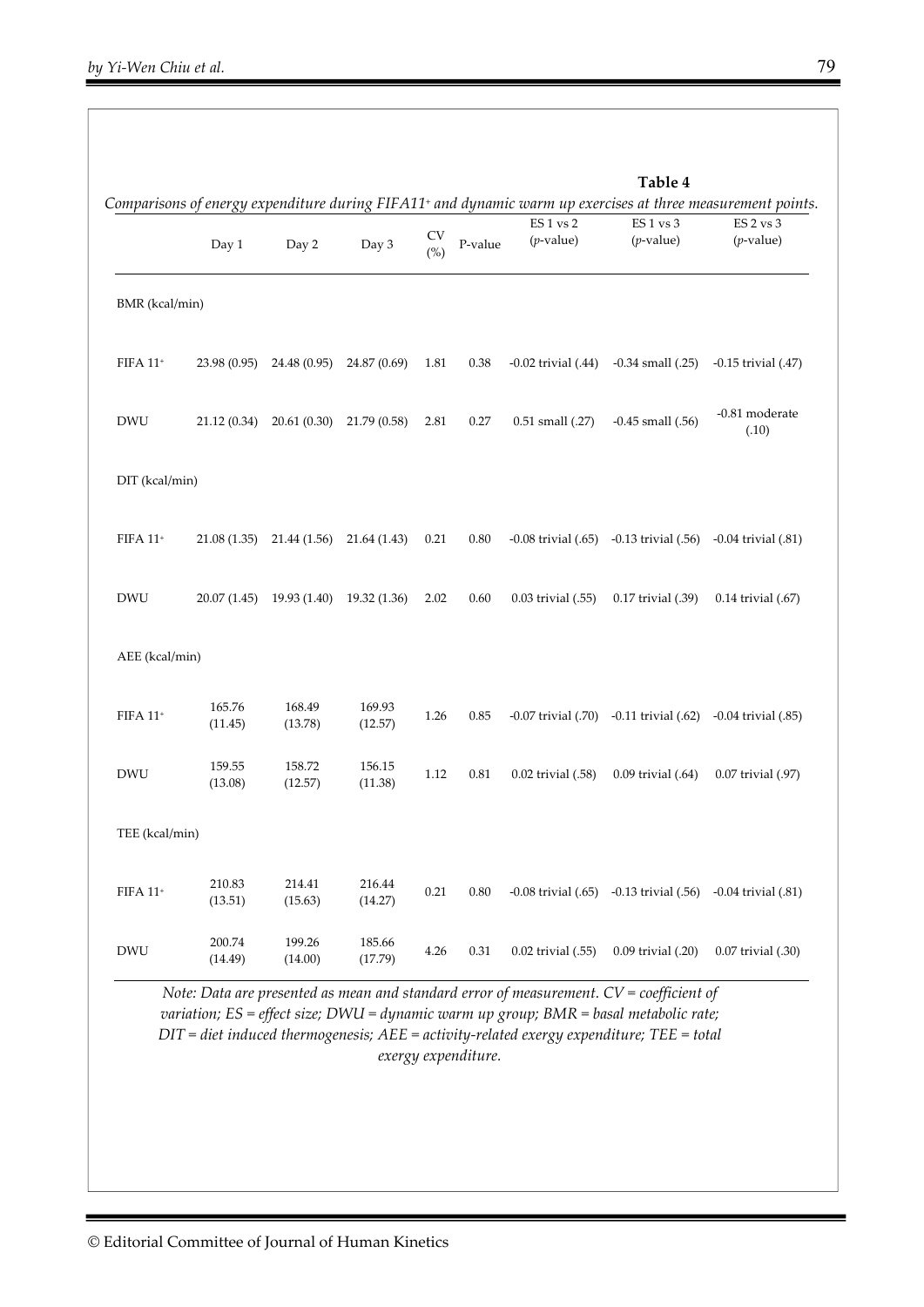|                                                                                                                           |              |                                           |              |          |                          | Table 5<br>Inter-day reliability of the rating of perceived exertion, blood lactate concentration, |  |  |  |
|---------------------------------------------------------------------------------------------------------------------------|--------------|-------------------------------------------|--------------|----------|--------------------------|----------------------------------------------------------------------------------------------------|--|--|--|
|                                                                                                                           |              |                                           |              |          |                          |                                                                                                    |  |  |  |
| and exercise heart rate during FIFA11 <sup>+</sup> and dynamic warm up exercises<br>at three separate measurement points. |              |                                           |              |          |                          |                                                                                                    |  |  |  |
|                                                                                                                           | Day 1        | Day 2                                     | Day 3        |          | $CV$ (%) <i>p</i> -value | ICC (95% CI)                                                                                       |  |  |  |
| Exercise duration (min)                                                                                                   |              |                                           |              |          |                          |                                                                                                    |  |  |  |
| <b>FIFA 11+</b>                                                                                                           | 21.45(0.50)  | 21.82 (0.38)                              | 21.58 (0.47) | 0.87     | 0.43                     | 0.92 (0.78-0.98) nearly perfect                                                                    |  |  |  |
| <b>DWU</b>                                                                                                                | 18.55(0.16)  | 18.21 (0.06)                              | 18.90 (0.40) | 1.86     | 0.22                     | 0.31 (0.29-0.61) moderate                                                                          |  |  |  |
| Exercise HRaverage (bpm)                                                                                                  |              |                                           |              |          |                          |                                                                                                    |  |  |  |
| <b>FIFA 11<sup>+</sup></b>                                                                                                |              | 128.65 (2.84) 127.02 (4.08) 128.14 (3.89) |              | 0.65     | 0.78                     | 0.92 (0.79-0.98) nearly perfect                                                                    |  |  |  |
| <b>DWU</b>                                                                                                                |              | 134.83 (4.88) 133.83 (4.84) 131.30 (4.98) |              | 1.36     | 0.56                     | 0.91 (0.76-0.97) nearly perfect                                                                    |  |  |  |
| Exercise HR <sub>min</sub> (bpm)                                                                                          |              |                                           |              |          |                          |                                                                                                    |  |  |  |
| <b>FIFA 11<sup>+</sup></b>                                                                                                | 75.90 (3.76) | 79.21 (4.58)                              | 79.54 (4.18) | 2.57     | 0.39                     | 0.91 (0.74-0.98) nearly perfect                                                                    |  |  |  |
| <b>DWU</b>                                                                                                                | 89.40 (2.86) | 84.29 (3.68)                              | 86.77 (3.40) | 2.94     | 0.37                     | 0.70 (0.18-0.91) very large                                                                        |  |  |  |
| Exercise HR <sub>peak</sub> (bpm)                                                                                         |              |                                           |              |          |                          |                                                                                                    |  |  |  |
| $FIFA 11+$                                                                                                                |              | 178.65 (2.27) 177.71 (2.36) 177.07 (3.45) |              | 0.45     | 0.72                     | 0.80 (0.43-0.95) very large                                                                        |  |  |  |
| <b>DWU</b>                                                                                                                |              | 153.96 (5.14) 153.42 (5.38) 153.62 (5.55) |              | 0.18     | 0.99                     | 0.92 (0.80-0.98) nearly perfect                                                                    |  |  |  |
| Post-exercise BL (mmol/L)                                                                                                 |              |                                           |              |          |                          |                                                                                                    |  |  |  |
| FIFA $11^+$                                                                                                               | 7.81 (0.77)  | 7.73(0.81)                                | 7.73 (0.76)  | $0.60\,$ | 0.99                     | 0.58 (-0.27-0.90) large                                                                            |  |  |  |
| <b>DWU</b>                                                                                                                | 5.39(0.86)   | 5.08(0.85)                                | 5.51(0.87)   | 4.16     | $0.85\,$                 | 0.64 (-0.07-0.91) large                                                                            |  |  |  |
| Post-exercise RPE (a.u.)                                                                                                  |              |                                           |              |          |                          |                                                                                                    |  |  |  |
| FIFA $11^+$                                                                                                               | 14.10 (0.66) | 14.30 (0.73)                              | 13.00 (0.54) | 5.07     | 0.65                     | 0.84 (0.47-0.95) very large                                                                        |  |  |  |
| ${\rm DWU}$                                                                                                               | 12.55(0.81)  | 11.82(0.62)                               | 12.36(0.53)  | 4.27     | 0.26                     | 0.91 (0.76-0.97) nearly perfect                                                                    |  |  |  |

*Note: Data are presented as mean and standard error of measurement. CV = coefficient of variation; ICC = interclass correlation coefficients; CI = confident interval; DWU = dynamic warm up group; HRmin = minimal heart rate; HRpeak = peak heart rate; HRaverage = average heart rate; BL= blood lactate concentration; RPE = rating of perceived exertion; bpm = beat per minute; mmol/L = millimoles per litre.*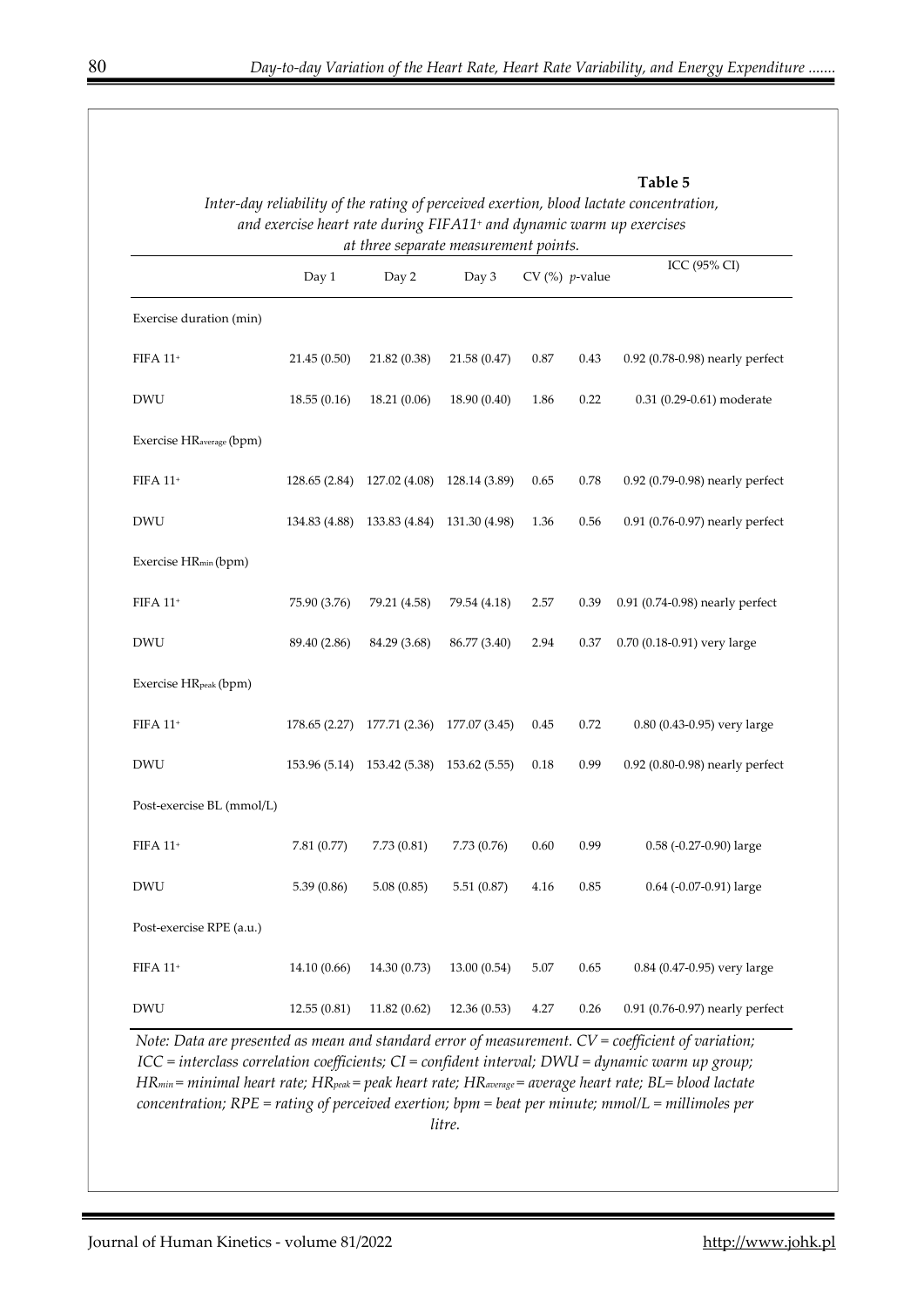# **Discussion**

This is the first study to examine inter-day variations of the exercise HR, exercise HRV, time distribution of HR zones, and EE during the FIFA 11+ and DWU exercises. The major findings of the present study were consistent psychophysiological responses and energy cost during the FIFA 11+ and DWU exercises over three different days. Furthermore, the FIFA 11+ WU showed high reliability in exercise duration, HRmin, HRaverage, HRpeak, and the post-exercise RPE. However, the DWU showed high reliability measures in HRaverage, HRpeak, and the post-exercise RPE. Low CVs over the three-day measurements indicated similarity of the cardio-related responses, BL concentration, and perceived exertion in day-to-day performance of the FIFA 11+ WU protocols.

Interestingly, we found no statistical differences in inter-day HR-based physiological demands, cost of EE, and exercise profiles in the FIFA 11+ and DWU groups. This finding indicates that the exercise HR, exercise HRV, and AEE were repeatable in both WU schemes. However, a large CV of time spent in particular HR zones was found in the DWU group. In contrast, the FIFA 11+ group demonstrated a low CV of time spent in particular HR zones, which may be related to the specific structure and standardised instructions of the FIFA 11+ WU.

Our study demonstrated that the FIFA 11+ WU imposed a larger proportion of high and low intensities of HR responses than the DWU. Additionally, the HRpeak during the FIFA 11+ WU was about 177–178 beats/min, indicating that the exercise intensity of the FIFA 11+ WU can approach to 85–90% of the HRmax. The high intensity of the FIFA 11+ WU was related to highspeed running exercises in the third part of the programme. However, the HR<sub>average</sub> (FIFA 11<sup>+</sup>= 127  $-129$  beats/min vs. DWU = 131 - 134 beats/min) was lower during the FIFA 11+ WU and associated with more time spent in the HR zone at inactive intensity (FIFA  $11^+= 10.57 - 11.56\%$  vs. DWU = 2.45 – 4.96%) compared to that during the DWU. This observation indicates adequate recovery time while performing the FIFA 11<sup>+</sup> WU. HR patterns observed in the FIFA 11+ WU and DWU suggest the use of an appropriate WU protocol for the physical demand of technical/tactical training sessions, which means that, for example, if the

technical/training intensity is high, the FIFA 11+ WU is suitable.

The FIFA 11<sup>+</sup> group demonstrated high reliability of exercise duration, HRmin, HRaverage, HRpeak, and the post-exercise RPE, but the interday reliability of post-exercise BL concentration was large. In contrast, the DWU group showed excellent ICC values of the HRaverage, HRpeak, and post-exercise RPE, but the ICC value of postexercise BL concentration was large. Exercise duration was not consistent during the DWU over the three days of repeated performance due to a poor ICC value (0.31, moderate), indicating a large intra-subject variation. Absence of practical information regarding day-to-day variation and reliability of WU exercise activities in the literature makes the results incomparable among the studies. Nevertheless, very large and nearly large ICC values found in the HR patterns and RPE serve as useful and reliable evaluation of internal loads monitoring WU exercises. Since the exercise HR is a reliable variable to estimate the intensity of exercise and it is affected by training status or the competition schedule (Buchheit, 2014), the FIFA 11+ WU and DWU can be used as a standard WU protocol to control the WU intensity in a daily-based WU routine. Future studies should investigate the effect of WU intensity on exercise performance in the subsequent training sessions.

The campaigning of WU regimes was based on cross-sectional studies (Chatzopoulos et al., 2014; Chen et al., 2018; Sanchez-Sanchez et al., 2018). Ayala et al. (2017) reported that dynamic WU activities resulted in the optimal hamstrings and quadriceps muscle strength ratio in comparison with the FIFA 11+ programme. The possible explanation of the inferior effect of the FIFA 11+ WU is that the programme does not include resistance-based activities. Thus, activity profiles of the WU protocol may be a crucial factor for benefits of WU effects (Murphy et al., 2010; Pagaduan et al., 2012). Recently, we found no difference of WU effects in the drop jump and maximal muscle strength between the FIFA 11+ WU and DWU (Chen et al., 2019). The present findings further support the notions of similar characteristics of cardiac-related responses during the FIFA 11+ WU and DWU and that both WU protocols can be valid alternatives for coaches and practitioners.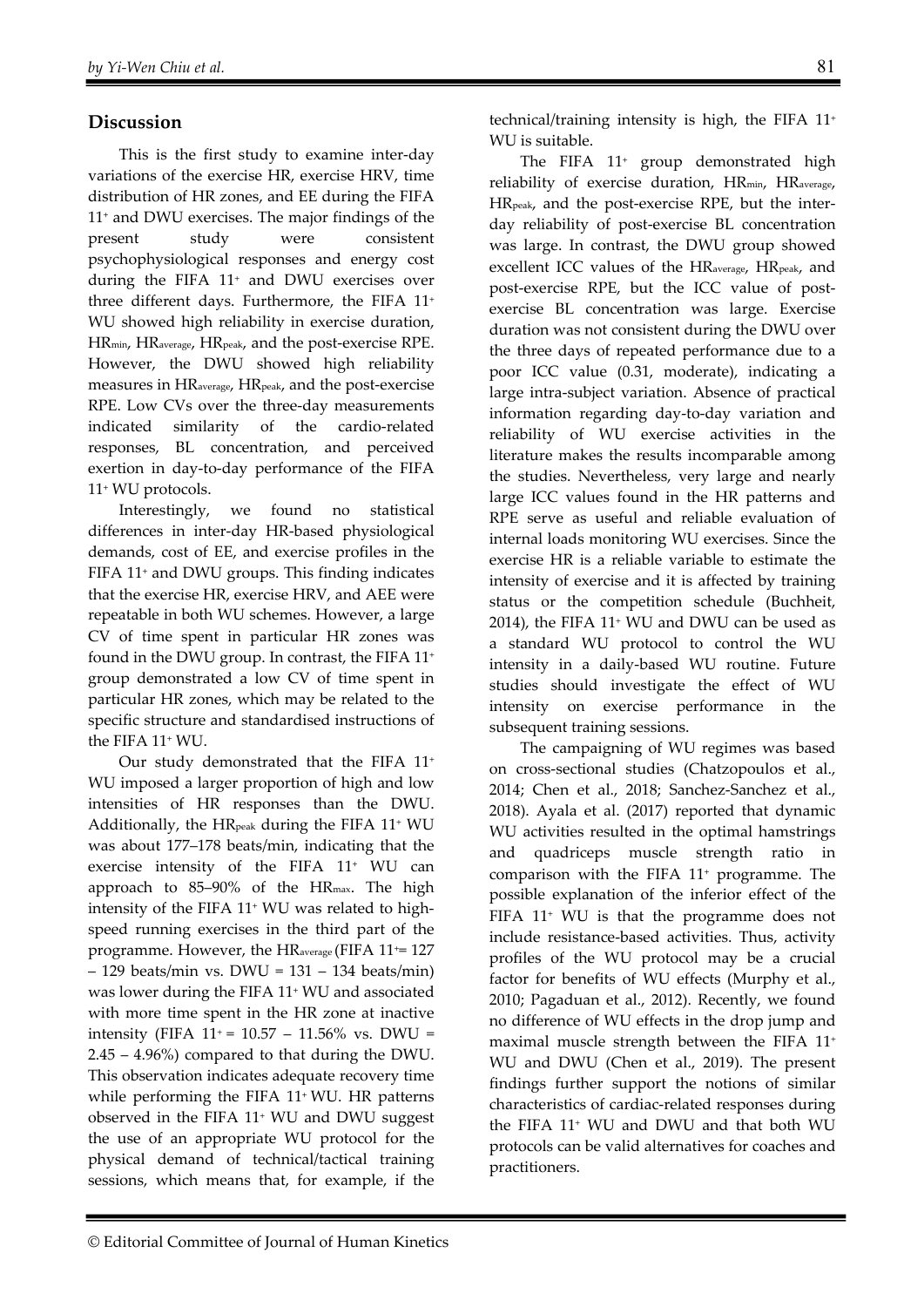The first study limitation was that participants were not exposed to a crossover condition. This could undermine the true interpretation of individual variability. The second limitation was that HR recovery after the WU was not recorded. Since HR recovery can be compromised with training loads and fatigue status after submaximal exercise (Meur et al., 2017), the outcome measure of post-WU HR recovery can provide practical information for subsequent activities during training sessions. Lastly, running speed was not recorded during the exercises. Acquisition of running data may help explain variability in the results.

# **Conclusions**

The FIFA 11+ WU showed similar characteristics of inter-day variants of EE, exercise HR patterns, BL concentration, and RPE to the DWU. It is an intense WU protocol with characteristically low variation of day-to-day exercise HR responses, AEE, exercise intensity, exercise duration, and psychological strain. Our study findings suggest the alternative use of the FIFA 11+ WU and DWU as daily routine WU protocols in male collegiate soccer players.

# **References**

- Alipasali, F., Papadopoulou, S. D., Gissis, I., Komsis, G., Komsis, S., Kyranoudis, A., Knechtle, B., & Nikolaidis, P. T. (2019). The effect of static and dynamic stretching exercises on sprint ability of recreational male volleyball players. *International Journal of Environmental Research and Public Health*, *16*(16), 2835. https://doi.org/10.3390/ijerph16162835
- Andrade, D. C., Henriquez-Olguín, C., Beltrán, A. R., Ramírez, M. A., Labarca, C., Cornejo, M., Álvarez, C., & Ramírez-Campillo, R. (2015). Effects of general, specific and combined warm-up on explosive muscular performance. *Biology of Sport*, *32*(2), 123–128. https://doi.org/10.5604/20831862.1140426
- Ayala, F., Calderón-López, A., Delgado-Gosálbez, J. C., Parra-Sánchez, S., Pomares-Noguera, C., Hernández-Sánchez, S., López-Valenciano, A., & De Ste Croix, M. (2017). Acute effects of three neuromuscular warm-up strategies on several physical performance measures in football players. *PloS one*, *12*(1), e0169660. https://doi.org/10.1371/journal.pone.0169660
- Bishop D. (2003). Warm up I: potential mechanisms and the effects of passive warm up on exercise performance. *Sports Medicine*, *33*(6), 439–454. https://doi.org/10.2165/00007256-200333060-00005
- Bizzini, M., Impellizzeri, F. M., Dvorak, J., Bortolan, L., Schena, F., Modena, R., & Junge, A. (2013). Physiological and performance responses to the "FIFA 11+" (part 1): is it an appropriate warmup?. *Journal of Sports Sciences*, *31*(13), 1481–1490.
- Borg G. A. (1982). Psychophysical bases of perceived exertion. *Medicine and Science in Sports and Exercise*, *14*(5), 377–381.
- Buchheit M. (2014). Monitoring training status with HR measures: do all roads lead to Rome?. *Frontiers in Physiology*, *5*, 73. https://doi.org/10.3389/fphys.2014.00073
- Chatzopoulos, D., Galazoulas, C., Patikas, D., & Kotzamanidis, C. (2014). Acute effects of static and dynamic stretching on balance, agility, reaction time and movement time. *Journal of Sports Science & Medicine*, *13*(2), 403–409.
- Chen, C. H., Chen, Y. S., Wang, Y. T., Tseng, W. C., & Ye, X. (2018). Effects of preconditioning hamstring resistance exercises on repeated sprinting-induced muscle damage in female soccer players. *Biology of Sport*, *35*(3), 269–275. https://doi.org/10.5114/biolsport.2018.77827
- Chen, C. H., Ye, X., Wang, Y. T., Chen, Y. S., & Tseng, W. C. (2018). Differential effects of different warm-up protocols on repeated sprints-induced muscle damage. *Journal of Strength and Conditioning Research*, *32*(11), 3276–3284.
- Chen, Y. S., Lai, W. L., Hou, C. W., Chen, C. H., Chiu, Y. W., & Bezzera, P. (2019). Effect of post warm-up resting interval on static and dynamic balance, and maximal muscle strength followed by the FIFA 11+ and dynamic warm-up exercises. *The Journal of Sports Medicine and Physical Fitness*, *59*(3), 366– 375. https://doi.org/10.23736/S0022-4707.18.08247-6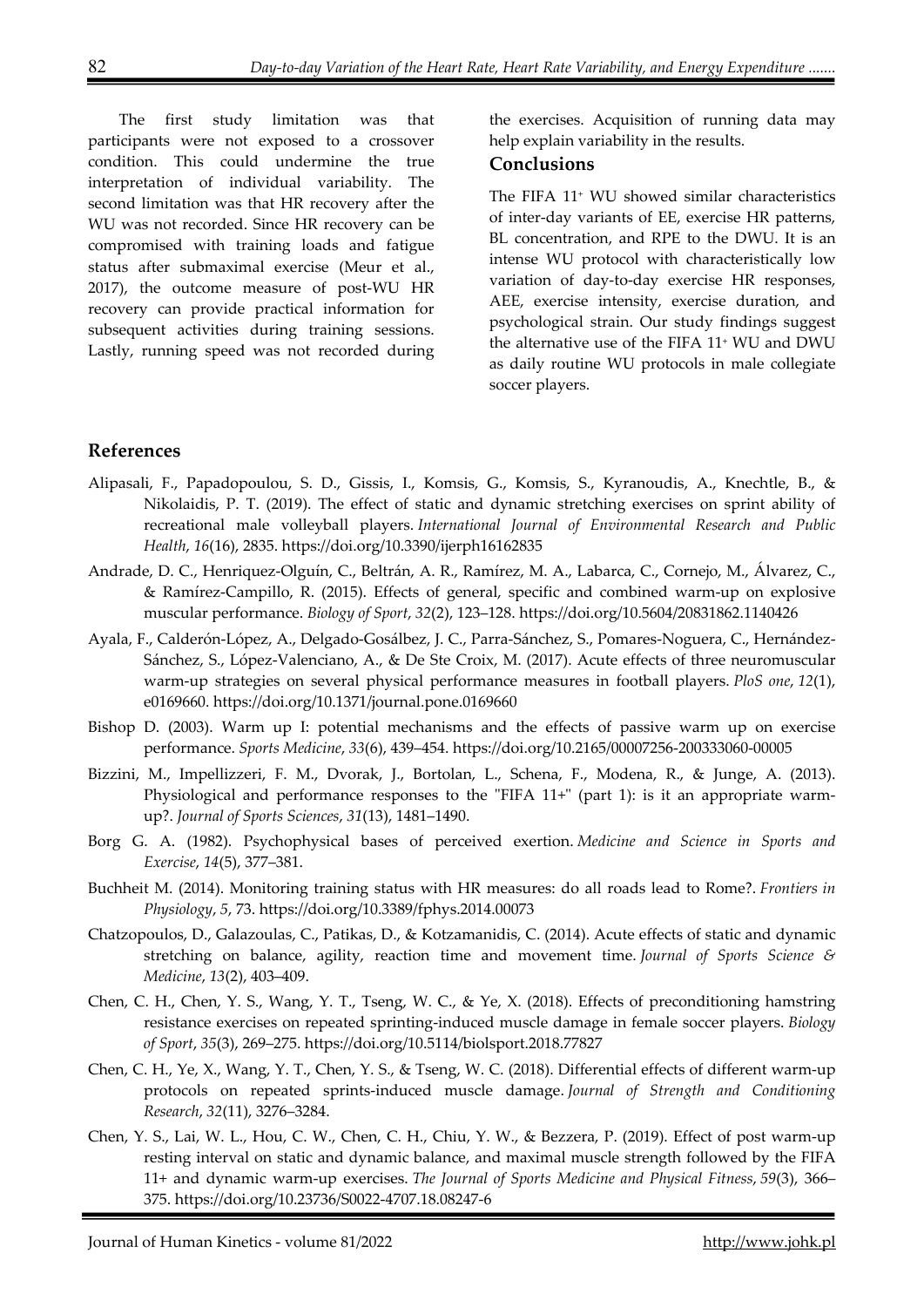- Daneshjoo, A., Mokhtar, A. H., Rahnama, N., & Yusof, A. (2013). Effects of the 11+ and Harmoknee warm-up programs on physical performance measures in professional soccer players. *Journal of Sports Science & Medicine*, *12*(3), 489–496.
- Emery, C. A., & Meeuwisse, W. H. (2010). The effectiveness of a neuromuscular prevention strategy to reduce injuries in youth soccer: a cluster-randomised controlled trial. *British Journal of Sports Medicine*, *44*(8), 555–562. https://doi.org/10.1136/bjsm.2010.074377
- Hopkins, W. G., Marshall, S. W., Batterham, A. M., & Hanin, J. (2009). Progressive statistics for studies in sports medicine and exercise science. *Medicine and Science in Sports and Exercise*, *41*(1), 3–13. https://doi.org/10.1249/MSS.0b013e31818cb278
- Fox, S. M., & Haskell, W. L. (1970). The exercise stress test. Needs for standardization. In *Cardiology. Current Topics and Progress*. Eliakim, M., Neufeld, H.N., Eds. Academic Press: New York.
- Impellizzeri, F. M., Bizzini, M., Dvorak, J., Pellegrini, B., Schena, F., & Junge, A. (2013). Physiological and performance responses to the FIFA 11+ (part 2): a randomised controlled trial on the training effects. *Journal of Sports Sciences*, *31*(13), 1491–1502. https://doi.org/10.1080/02640414.2013.80292
- Keytel, L. R., Goedecke, J. H., Noakes, T. D., Hiiloskorpi, H., Laukkanen, R., van der Merwe, L., & Lambert, E. V. (2005). Prediction of energy expenditure from heart rate monitoring during submaximal exercise. *Journal of Sports Sciences*, *23*(3), 289–297. https://doi.org/10.1080/02640410470001730089
- Kubios. *HRV in evaluating ANS function*. https://www.kubios.com/hrv-ans-function/
- Le Meur, Y., Buchheit, M., Aubry, A., Coutts, A. J., & Hausswirth, C. (2017). Assessing Overreaching With Heart-Rate Recovery: What Is the Minimal Exercise Intensity Required?. *International Journal of Sports Physiology and Performance*, *12*(4), 569–573. https://doi.org/10.1123/ijspp.2015-0675
- Mifflin, M. D., St Jeor, S. T., Hill, L. A., Scott, B. J., Daugherty, S. A., & Koh, Y. O. (1990). A new predictive equation for resting energy expenditure in healthy individuals. *The American Journal of Clinical Nutrition*, *51*(2), 241–247. https://doi.org/10.1093/ajcn/51.2.241
- Murphy, J. R., Di Santo, M. C., Alkanani, T., & Behm, D. G. (2010). Aerobic activity before and following short-duration static stretching improves range of motion and performance vs. a traditional warmup. *Applied Physiology, Nutrition, and Metabolism*, *35*(5), 679–690. https://doi.org/10.1139/H10-062
- Nouni-Garcia, R., Asensio-Garcia, M. R., Orozco-Beltran, D., Lopez-Pineda, A., Gil-Guillen, V. F., Quesada, J. A., Bernabeu Casas, R. C., & Carratala-Munuera, C. (2019). The FIFA 11 programme reduces the costs associated with ankle and hamstring injuries in amateur Spanish football players: A retrospective cohort study. *European Journal of Sport Science*, *19*(8), 1150–1156. https://doi.org/10.1080/17461391.2019.1577495
- Pagaduan, J. C., Pojskić, H., Užičanin, E., & Babajić, F. (2012). Effect of various warm-up protocols on jump performance in college football players. *Journal of Human Kinetics*, *35*, 127–132. https://doi.org/10.2478/v10078-012-0086-5
- Raccuglia, M., Lloyd, A., Filingeri, D., Faulkner, S. H., Hodder, S., & Havenith, G. (2016). Post-warm-up muscle temperature maintenance: blood flow contribution and external heating optimisation. *European Journal of Applied Physiology*, *116*(2), 395–404. https://doi.org/10.1007/s00421- 015-3294-6
- Reis, I., Rebelo, A., Krustrup, P., & Brito, J. (2013). Performance enhancement effects of Fédération Internationale de Football Association's "The 11+" injury prevention training program in youth futsal players. *Clinical Journal of Sport Medicine*, *23*(4), 318–320. https://doi.org/10.1097/JSM.0b013e318285630e
- Sanchez-Sanchez, J., Rodriguez, A., Petisco, C., Ramirez-Campillo, R., Martínez, C., & Nakamura, F. Y. (2018). Effects of different post-activation potentiation warm-ups on repeated sprint ability in soccer players from different competitive levels. *Journal of Human Kinetics*, *61*, 189–197. https://doi.org/10.1515/hukin-2017-0131